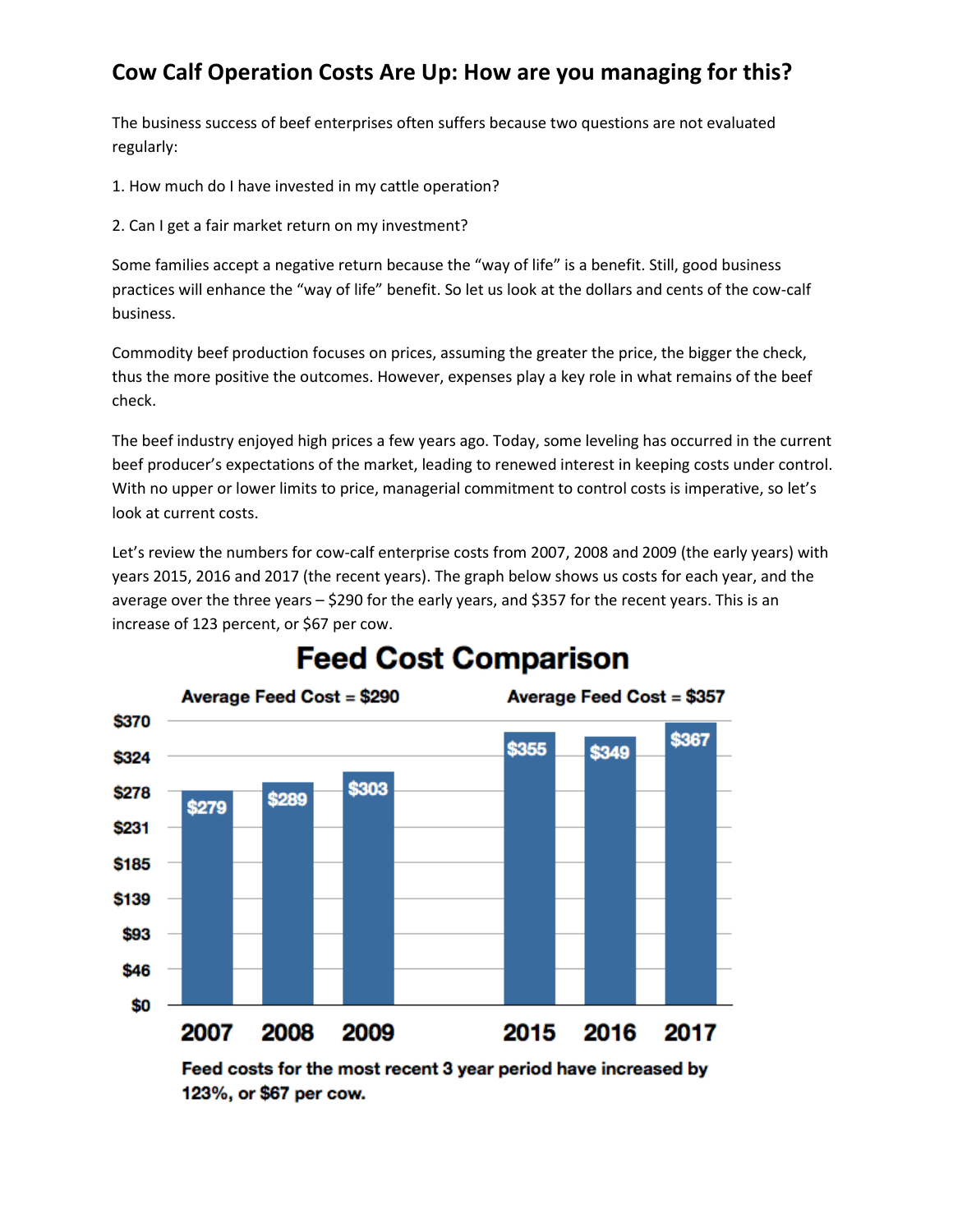#### **Cow Calf Operation Costs Are Up: How are you managing for this?**

The next largest cost would be the replacement of breeding cows. You can see the costs per year in the graph below. The average cost for the early years is \$152 and \$287 for the later years. Again, we see an increase, this time of 189 percent, or \$135 per cow in the herd.



## **Replacement Heifer Cost Comparison**

Replacement heifer costs for the most recent 3 year period have increased by 189%, or \$135 per cow in the herd.

Finally lets look at additional direct costs (veterinary services, supplies, fuel and oil, repairs, custom hiring, marketing and operating interest). These are calculated by subtracting the total feed cost from the total direct cost. The average cost for the early years was \$95. For the recent years, that average is \$130, an increase of 137 percent, or \$35 per cow.

Average expenses over all are up 144 percent.

In reality, costs continue to rise, marketable production remains stagnant and prices have leveled. Yet, the current response to staying in the cow-calf business is similar to previous responses. Producers generally focus on the market price of calves, promptly noting if a change in market direction occurs. The actual cow-calf costs are generally not part of the equation.

There are lots of factors determining cattle prices and cost, and many beyond our control. As the record prices of previous years are put in the history books, today's backgrounders and feedlot owners will buy calves at a price based on potential market indicators and the ability to profit, as well as seek a positive return on investment. They will continue to project income and subtract expenses while managing grass calves or feedlot calves.